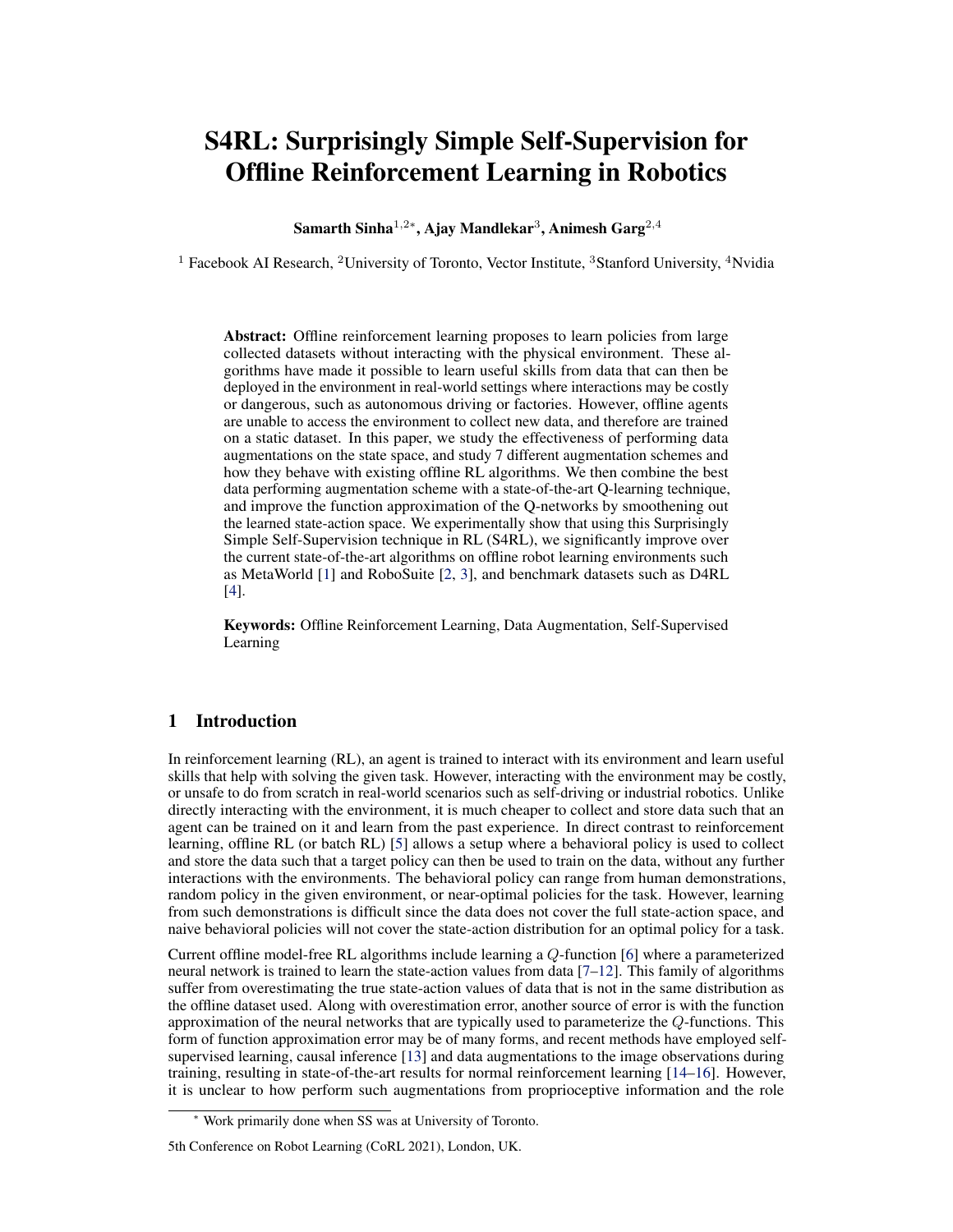<span id="page-1-0"></span>

**Figure 1:** Overview of the proposed augmentation scheme. Here  $T_1(s_t)$  and  $T_2(s_t)$  represent different augmentation schemes. We simply perform  $k-$  data augmentations to the observations  $s_t$ , and use that the augmented states to calculate the q-values and target values for better function approximation of the Q-network by ensuring that local perturbations in the state space have similar Q-value estimates.

of augmentation in offline RL. In this paper we investigate the role of data augmentations from proprioceptive observations focused on offline RL. Data augmentation also help perform better function approximation for Q-networks since it allows to smoothen out the state space by "visiting" the local regions and ensuring the learned  $Q$ -values are similar throughout, since small perturbations in the given observation should not lead to drastically different Q-values.

Our main contribution is a Surprisingly Simple Self-Supervised offline RL (S4RL) algorithm that combines studying data augmentations with a simple Q-learning method to significantly improve the performance of offline RL algorithm. The proposed framework is general and can be added to a number of off-the-shelf offline/batch RL algorithms for robot learning. We present comparisons our model to other comparable self-supervised learning strategies and state-of-the-art offline RL methods on the D4RL benchmark dataset [\[4\]](#page-8-0), which consists of continuous control, navigation and robotic control tasks collected from suboptimal and human agents. We further experiment with two dexterous robot manipulation environments: MetaWorld [\[1\]](#page-8-0) and RoboSuite [\[2,](#page-8-0) [3\]](#page-8-0). Across all evaluations, we find that our proposed state-based data augmentation for Q-learning significantly outperforms base offline RL algorithm as well as various competitive data augmentation baselines.

# 2 Related Work

Offline reinforcement learning: In offline RL, a static dataset of demonstrations is collected, and is used to train an agent for a given environment [\[5\]](#page-8-0). Popular actor-critic algorithms, such as Soft Actor Critic (SAC) [\[17\]](#page-8-0), tend to perform poorly on learning from offline datasets, because they are unable to generalize to out-of-distribution (OOD) data because of an overestimation bias: where the critic overestimates the values of state-action pairs not previously encountered from the collected data which leads to a brittle policy.

The convergence properties of value functions have been proven in simple settings [\[18\]](#page-8-0); however learning a policy using the learned value functions remains an active challenge in offline RL. Simple algorithms like fitted Q-iterations have been able to learn state-action value functions, but do not work well with sub-optimal data [\[19,](#page-8-0) [20\]](#page-9-0). To help solve the generalization and extrapolation problem, different offline RL algorithms have proposed to use constrained policy optimization between the target policy and the behaviour policy that was used to collect the data. These constraints include using KL-divergence [\[10,](#page-8-0) [21\]](#page-9-0), MMD [\[8\]](#page-8-0) or f-divergence [\[22\]](#page-9-0). Some algorithms have also proposed to learn state-conditioned VAEs to minimize the *extrapolation error* [\[7,](#page-8-0) [8,](#page-8-0) [23\]](#page-9-0). Recent work by Buckman et al. [\[24\]](#page-9-0) investigated using worst-case analysis to train a policy, denoted as *pessimism*. Conservative Q-Learning (CQL) explicitly deals with the problem of overestimation for OOD stateaction distribution by *pushing down* the value of randomly sampled state-action distributions in the critic objective [\[25\]](#page-9-0). Learning a dynamics model from offline data has been promising [\[26,](#page-9-0) [27\]](#page-9-0). Recent work has also shown great promise using offline RL for real robotics tasks by learning policies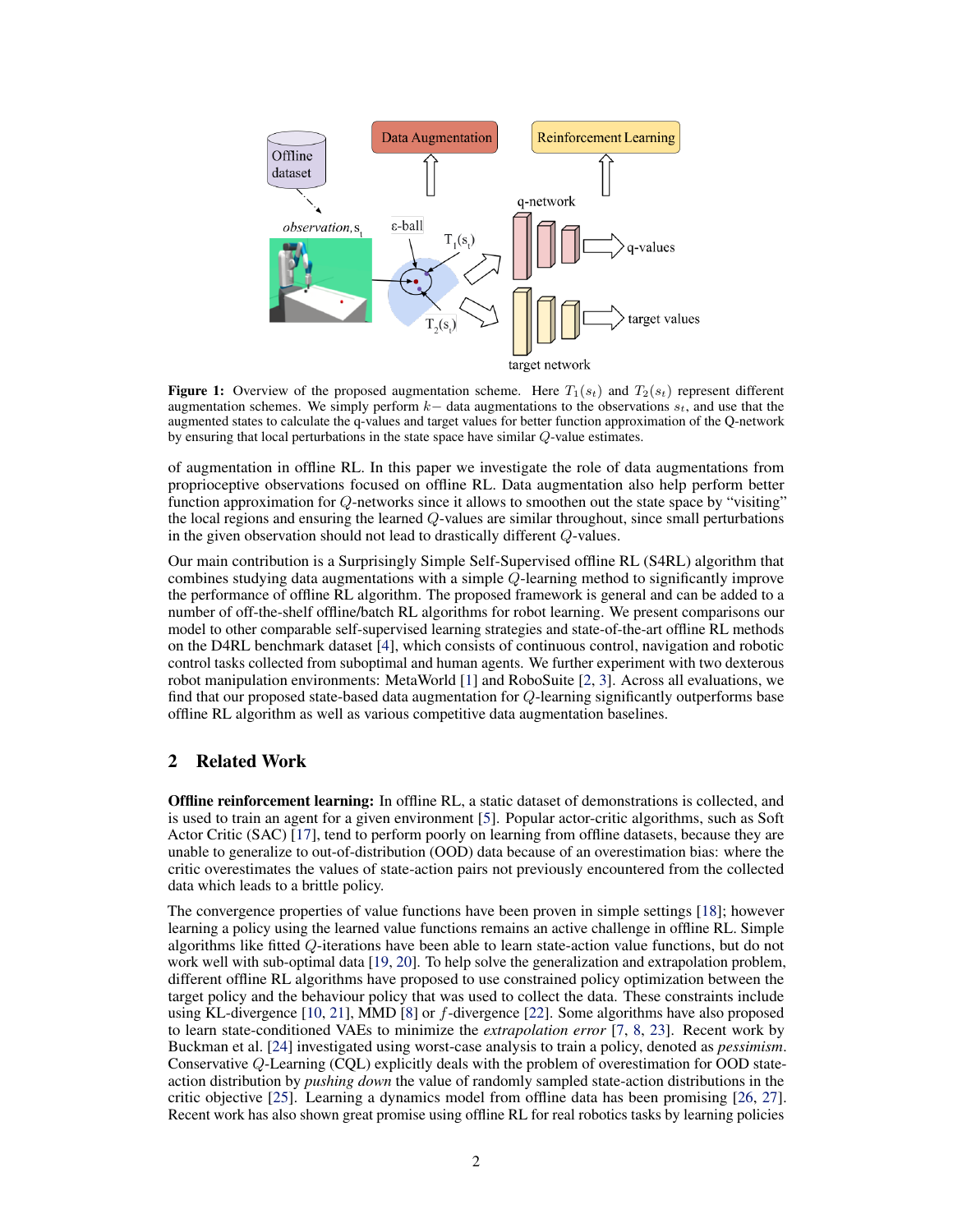<span id="page-2-0"></span>that can directly be deployed on real robots to perform complex tasks [\[28–30\]](#page-9-0). Similar to before, such work relies on collecting large scale robotic datasets [\[3,](#page-8-0) [31,](#page-9-0) [32\]](#page-9-0), and learning policies that can then be safely deployed after a few steps of finetuning.

Representation learning in RL: Recent work in state and pixel-based RL suggests the need to learn better representations from data usig better network architectures [\[33\]](#page-9-0) or self-supervision [\[14\]](#page-8-0). Self-supervised representation learning has recently been applied to learn RL agents from pixeldata. By using data augmentations and contrastive learning, Laskin et al. [\[14\]](#page-8-0) showed significant improvements on learning from pixel data. The need for contrastive learning was simplified by RL with Augmented Data (RAD) [\[16\]](#page-8-0) and Data-Regularized Q-learning (DrQ) [\[15\]](#page-8-0) as they provide a simpler alternative that used data augmentations without a contrastive objective. More recently, Self-Predictive Representations (SPR) optionally uses data augmentations for a self-supervision [\[34\]](#page-9-0). The closest work to S4RL include DrQ [\[15\]](#page-8-0) and RAD [\[16\]](#page-8-0) in that we utilize their method for Q-learning over augmentations, but in contrast we focus specifically on offline RL for robotic tasks and propose augmentations from states; we also benchmark different self-supervision techniques from states. There has also been recent works showing the effectiveness of simple data augmentation in imitation learning [\[35,](#page-9-0) [36\]](#page-9-0).

## 3 Preliminaries

In reinforcement learning, an agent interacts with an environment to learn an optimal policy. This is typically framed as a Markov Decision Process (MDP) which can be represented by a tuple of the form  $(S, A, \rho, r, \gamma, \rho_0)$ , where S is the state space, A is the action space,  $\rho(s_{t+1}|s_t, a_t)$  is the transition function given the current state and action pair,  $r(s_t)$  is the reward model given the state,  $\gamma$ is the discount factor where  $\gamma \in [0, 1)$  and  $\rho_0$  is the initial state distribution of the MDP.

A policy, represented by  $\pi : S \to A$  is trained to maximize the expected cumulative discounted reward in the MDP. This can simply be formalized as:  $\mathbb{E}\Big[\sum_{t=0}^{\infty} \gamma^t r(s_t, \pi(a_t|s_t))\Big]$ 

Furthermore, a state-action value function,  $Q(s_t, a_t)$ , is the value of performing a given action  $a_t$ given the state  $s_t$ . The Q-function is trained by minimizing the Bellman Error over Q in a step called policy evaluation

$$
Q_{i+1} \leftarrow \underset{Q}{\arg\min} \mathbb{E}\Big[r_t + \gamma Q_i(s_{t+1}, a_{t+1}) - Q_i(s_t, a_t)\Big]
$$
 (1)

where  $Q_i$  is the *i*-th step of policy evaluation. The policy is then trained to maximize the state-action values of performing an action  $a_t$  given  $s_t$  in a step called policy improvement:

$$
\pi_{i+1} \leftarrow \arg\max_{\pi} \mathbb{E}\Big[Q(s_t, \pi_i(a_t|s_t))\Big] \tag{2}
$$

where  $\pi_i$  is the *i*-th step of policy improvement.

Unlike traditional reinforcement learning, in offline RL, the goal is not to learn an optimal policy for the MDP, but rather to learn an optimal policy given the dataset. A behaviour policy  $\mu$  is used to collect a static dataset D which is then used to train a target policy  $\pi$ . The policy improvement can now be stated as

$$
\pi_{i+1} \leftarrow \arg\max_{\pi} \mathbb{E}_{s_t \sim \mathbb{D}} \left[ Q(s_t, \pi_i(a_t|s_t)) \right] \tag{3}
$$

where D is the static dataset. Since the nature of the behaviour policy  $\mu$  is unknown, and can be composed of one (or more) sub-optimal policies, the RL task becomes challenging. Since offline RL algorithms tend to generalize poorly to OOD data, the nature of  $\mu$  and the optimality of  $\mu$  is important. As shown Fu et al. [\[4\]](#page-8-0), typical offline RL methods perform poorly when a mixture of suboptimal policies or an untrained random policy is used to collect the dataset  $D$ . In deep reinforcement learning, both the policy and the value functions are parameterized using neural networks and trained using gradient descent.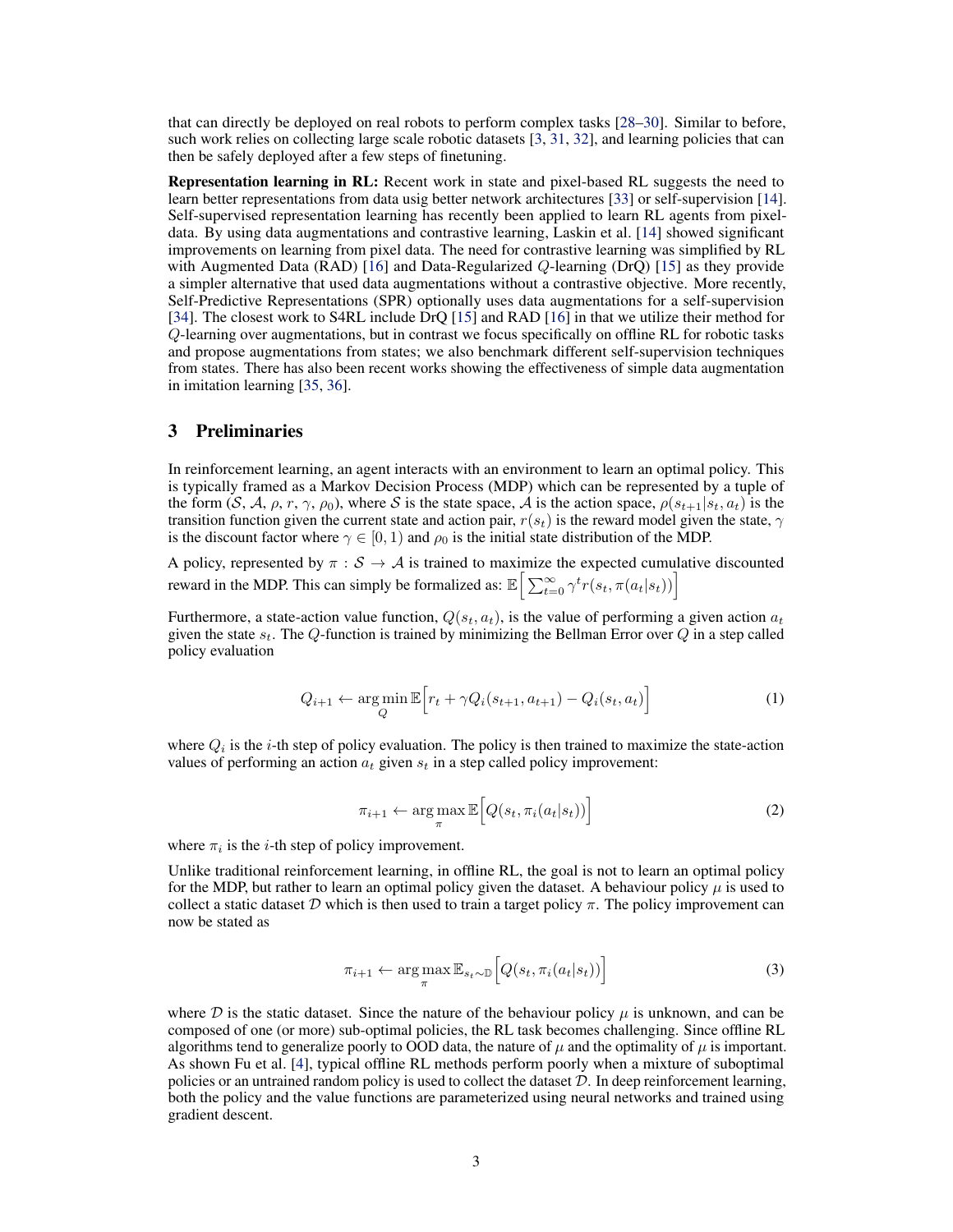<span id="page-3-0"></span>

Figure 2: A diagram illustrating the difference between a Bellman backup for offline RL versus offline RL with augmentations. Using data augmentations, we are able smoothen out the local state-space around the observations in the dataset  $s_t$ .

## 4 Method

In this section we will first consider a simple Q-learning technique based on DrQ [\[15\]](#page-8-0), which helps combine data augmentations and learning better value functions during training by encouraging local points around the state to have similar Q-values. Then, we introduce 7 different data augmentations strategies and apply them on the otherwise static dataset  $D$  to improve function approximation by smoothening the state-space for the Q-network.

## 4.1 Self-Supervision in Offline RL

We denote a data augmentation transformation as:  $\mathcal{T}(\tilde{s}_t|s_t)$  where  $s_t \sim \mathcal{D}, \tilde{s}_t$  is the augmented state, and  $\mathcal T$  is a stochastic transformation. After producing one or multiple augmentations of a given state  $\tilde{s}_t \sim \mathcal{T}(s_t)$ , we need a method to incorporate the augmentation to encourage smoothness and consistency. For example, [\[14\]](#page-8-0) uses contrastive learning to "pull" the representations of two augmentations of the same state towards each other, while "pushing" two different state representations apart from each other. We follow a similar scheme to DrQ [\[15\]](#page-8-0), where we perform multiple augmentations of a given state, and we simple average the state-action values and target values over the different augmetations of the state.

$$
\min_{Q} \mathop{\mathbb{E}}_{s_t, a_t \sim \mathcal{D}} \left[ r_t + \gamma \frac{1}{i} \sum_{i} Q(\mathcal{T}_i(\tilde{s}_{t+1} | s_{t+1}), a_{t+1}) - \frac{1}{i} \sum_{i} Q(\mathcal{T}_i(\tilde{s}_t | s_t), a_t) \right]
$$
(4)

The main difference between our proposed objective and the normal Q-learning objective is the mean over *i* different augmentations in the second term of the equation. We augment the Bellman error in Equation [1](#page-2-0) to simply be the mean error over the  $i$  different augmentations of the same state. Intuitively, this will help improve the consistency of the Q-value within some perturbation field of the current state  $s_t$ , since the Bellman backups are taken over *i*-different views of the same state  $s_t$ .

By simply averaging the state-action values and target values, we assume that the reward function is locally smooth to small perturbations in the state. Utilizing multiple augmentations further allows the networks to learn different variations of the data; we explore the role of increasing the number of different augmentations empirically in Section [5.1.](#page-5-0) We use the trained Q-networks to perform policy improvement using the objective in Equation [3,](#page-2-0) without augmentations. The benefits of the augmentations are distilled to the policy since the value functions are used to train the policy. By combining such local perturbations to the states with self-supervision, we are able to learn a more robust policy that can generalize better to unseen data when deployed on robots. An overview of the proposed method is available in Figure [1,](#page-1-0) where we disentangle the data augmentation and reinforcement learning steps to learn  $q$ -values and target values over  $i$  different augmentations of the original state. Without loss of generality, to show local perturbations, we draw an  $\epsilon$ -ball over the current state  $s_t$ , however different versions of augmentations are possible, as will be discussed.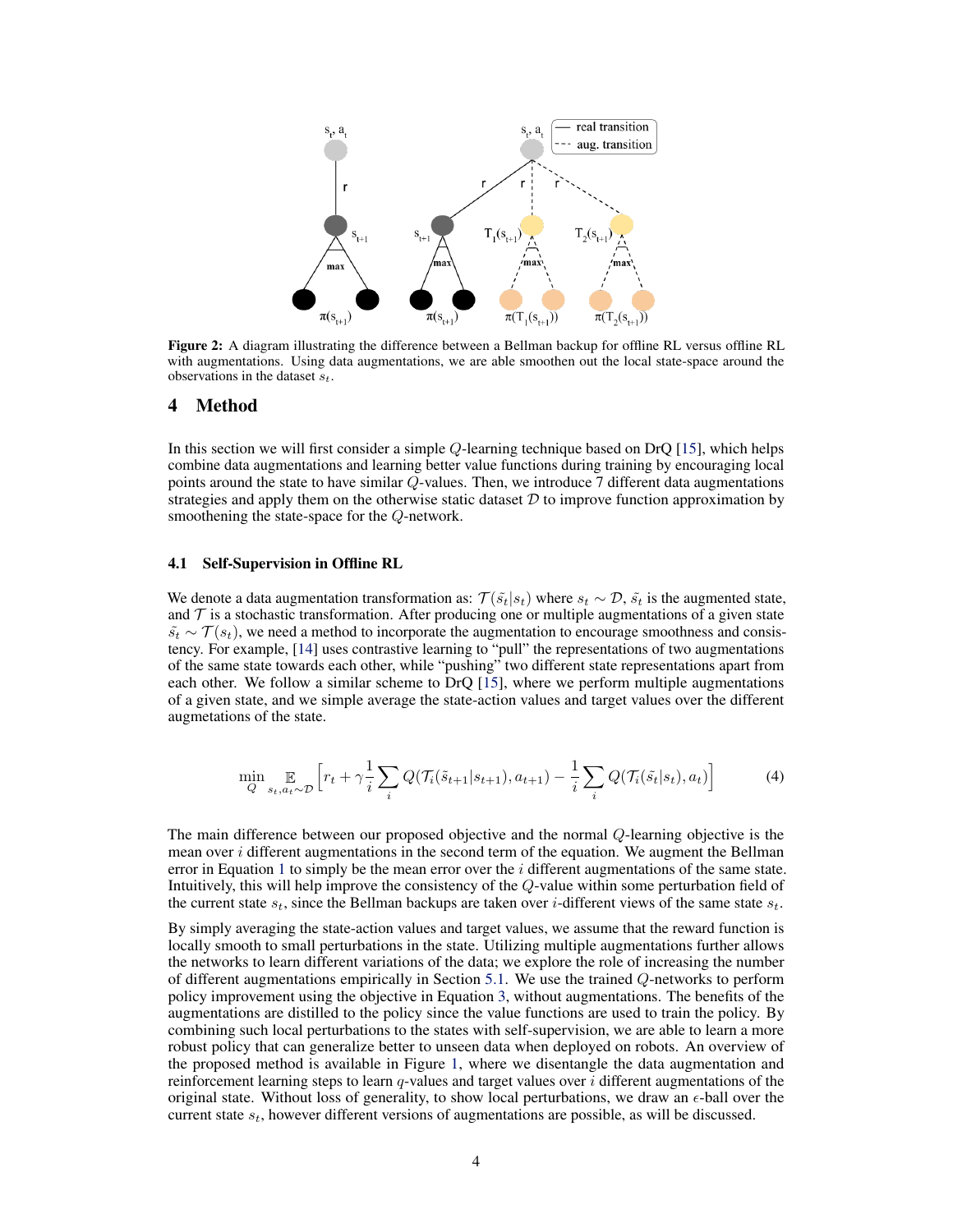#### 4.2 Data Augmentations

In computer vision research, augmentation are commonly used as a way to obtain the same datapoint from multiple viewpoints. Transformations such as rotation, translations, color jitters, etc. are commonly used to train neural networks. Such transformations preserve the semantics of the image after the transformation since for example: an image of a cat rotated 15◦ remains an image of a cat. However, when working from only proprioceptive information of an agent (for example: the joint angles and velocity information of an industrial robot), such transformations are semantically meaningless.

In offline RL, since an agent is unable to interact with the environment to collect new data samples, data augmentations serve as a simple technique that can allow the agent to do view different augmentations of the trajectories in the dataset. Data augmentations from states, assumes that the output of a small transformation to an input state results in a physically realizable state in the environment. If the augmented state is in the domain of the state space,  $\tilde{s}_t \in S$ , then we consider it a valid transformation. By performing valid augmentation stratgies, we are able to artificially increase the amount of data available during training.

Even if a transformation is physically realizable in the environment, a data augmentation strategy that is too aggressive may end up hurting the RL agent since the reward for the original state may not coincide with the reward obtained from the augmented state. That is  $r(s_t) \neq r(\tilde{s}_t)$ . Therefore, one key assumption made when performing data augmentations on the states is that the reward model  $r(s_t)$ is *smooth*, that is  $r(s_t) \approx r(\tilde{s}_t)$ . Therefore the choice of  $\mathcal{T}(\tilde{s}_t|s_t)$  needs to be a local transformation to perturb the state without changing the semantics. The choice of  $\mathcal{T}(\tilde{s}_t|s_t)$  is more important in offline RL than in traditional RL, since in traditional RL the agent may be able to self-correct for poor choices of transformations by being able to visit those states and correct the value functions using Bellman backups. A comparison is presented in Figure [2,](#page-3-0) where we see that compared to normal offline RL, adding augmentation allows for multiple paths in the policy evaluation step using Bellman backups. By using data augmentation, we seek to exploit this smoothness property of the reward model in the MDP, which enables us to artificially visit states that may be in the state space, but not in the dataset:  $s_t$ ,  $\tilde{s_t} \in S$  but  $\tilde{s_t} \notin \mathcal{D}$ .

Following the constraints, we consider the following transformations  $\mathcal{T}(\tilde{s}_t|s_t)$ :

- 1. **zero-mean Gaussian noise** to the state:  $\tilde{s}_t \leftarrow s_t + \epsilon$ , where  $\epsilon \in \mathcal{N}(0, \sigma I)$  and  $\sigma$  is an important hyperparameter, which we will later discuss.
- 2. **zero-mean Uniform noise** to the state:  $\tilde{s}_t \leftarrow s_t + \epsilon$ , where  $\epsilon \in \mathcal{U}(-\alpha, \alpha)$  and  $\alpha$  is an important hyperparameter.
- 3. **random amplitude scaling** as in RAD [\[16\]](#page-8-0):  $\tilde{s}_t \leftarrow s_t * \epsilon$ , where  $\epsilon \in \mathcal{U}(\alpha, \beta)$ , which preserves the signs of the states.
- 4. **dimension dropout** which simply zeros one random dimension in the state:  $\tilde{s}_t \leftarrow s_t \cdot \mathbf{1}$ where 1 is a vector of 1s with one 0 randomly sampled from a Bernoulli distribution. This transformation preserves all-but-one intrinsic values of the current state.
- 5. state-switch where we flip the value of 2 randomly selected dimensions in the state. This naive transformation will likely break the "physical realizability" assumption, since it is possible that the two randomly selected samples are semantically dissimilar properties of a robot (such as joint angle and joint velocity). To overcome this we hardcode the pairs of dimensions that can be switched for each environment (details in Appendix F).
- 6. state mix-up where we use mixup [\[37\]](#page-9-0) between the current and the next state:  $\tilde{s}_t \leftarrow$  $\lambda s_t + (1 - \lambda)s_{t+1}$ , where  $\lambda \sim \text{Beta}(\alpha, \alpha)$  with  $\alpha = 0.4$  as in [\[37\]](#page-9-0). The next state  $s_{t+1}$ remains unchanged.
- 7. adversarial state training which we take the gradient with respect to the value function to obtain a new state. This can be written as  $\tilde{s}_t \leftarrow s_t + \epsilon \nabla_{s_t} \mathbb{J}_Q(\pi(s_t))$ , where  $\mathbb{J}_Q$  is simply the policy evaluation update as in Equation [2,](#page-2-0) and  $\epsilon$  constraints the size of the gradient. The intuition behind this is to choose the direction within an  $\epsilon$ -ball of  $s_t$  where the Q-value deviates the most. This augmentation is intuitively the most useful in state spaces with high dimensionality where random noise may be less effective [\[38\]](#page-9-0).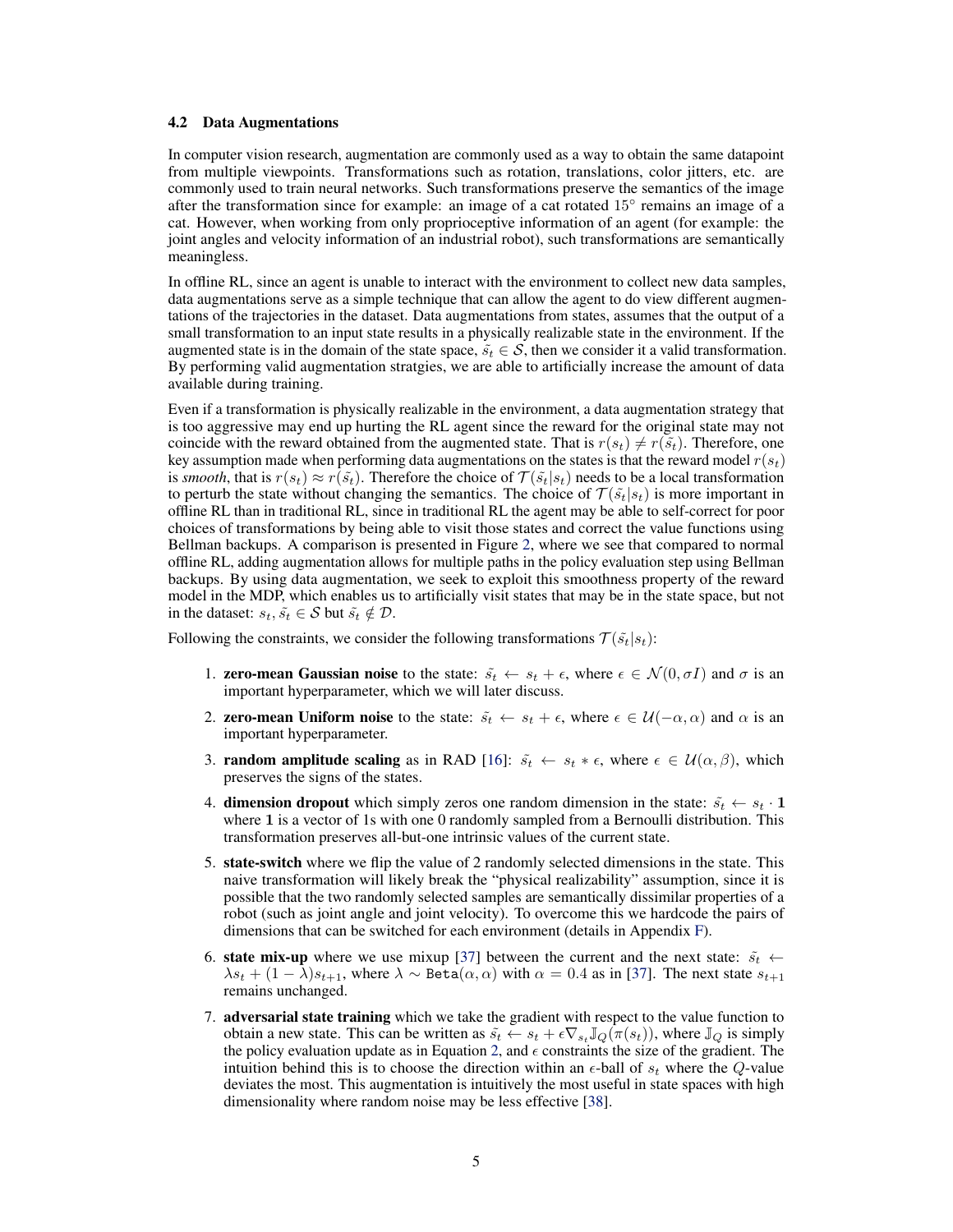<span id="page-5-0"></span>

Figure 3: Illustration of the robotic environments used in the experiments. The environments range from robotic arms for difficult manipulation tasks such as opening a door or placing a can into a bin or dexterous manipulation of a pen to a desired configuration using a robot hand.

# 5 Experiments

In this section, we will first describe the dataset (D4RL [\[4\]](#page-8-0)), and some hyperparameters and information about the experimental setup. Then we will use S4RL to investigate the effect of different data augmentation strategies on the OpenAI Gym subset of D4RL tasks to investigate which augmentations are useful for learning. Using the best data augmentation techniques found, we compare the algorithm to other self-supervision techniques that have been proposed for pixel-based RL, namely Contrastive Unsupervised Reinforcement Learning (CURL) [\[14\]](#page-8-0), and SAC+AutoEncoder (SAC+AE) where we feed the augmentations to the AutoEncoder to learn generalizable representations [\[39\]](#page-9-0). We add S4RL framework to two state-of-the-art offline RL algorithms: Conservative Q-learning (CQL) [\[25\]](#page-9-0) and Behaviour Regularized Actor Critic (BRAC) [\[10\]](#page-8-0) to show the effectiveness over both baseline agents to show the generality of S4RL. We add the CQL regularization to each self-supervised baseline considered, since the self-supervised baselines were considered for online RL and CQL adds a regularization term to help with overestimation. We first test each baseline on the full suite of D4RL tasks [\[4\]](#page-8-0), which includes environments such as a Maze environment where an ant agent must learn locomotion and navigation skills to reach an environment goal which requires hierarchical control, Adroit domain which requires learning dextrous object manipulation for fine-grained control of a robotic hand [\[40\]](#page-9-0), Kitchen environment which simulates a Franka Panda robot to perform kitchen tasks. We additionally experiment with more difficult robotic environments: MetaWorld [\[1\]](#page-8-0) which uses a simulated Sawyer robot and RoboSuite [\[2\]](#page-8-0) which uses a Franka Panda robotic arm for manipulation. We further benchmark each of the baselines on *learning with limited data* in Appendix A, to investigate the effect of self-supervision when the agent has significantly less data to train from. Finally, we experiment with different ways to regularize Q-networks typically used in neural network training such as Dropout and Weight Decay in Appendix D and include ablation experiments investigating the number of augmentations and the role of hyperparameters in Appendix E.

Hyperparameters: For all experiments, we do not perform any hyperparamter tuning to the base CQL agent; all agents are trained using the original hyperparameters. Similar to DrQ, we use 2 augmentations for obtaining the state-action values and the target values. We use a  $\sigma$  and  $\alpha$  value of 3 × 10<sup>−</sup><sup>4</sup> for the zero-mean Gaussian and Uniform noise augmentation variant, respectively. We use a value of  $1 \times 10^{-4}$  for  $\epsilon$  for adversarial training; an ablation on  $\sigma$  and  $\epsilon$  is available in Appendix E.

## 5.1 Results

Role of Data Augmentations We first investigate different data augmentation schemes and its performance on the OpenAI Gym subset of the D4RL tasks. We compare a base CQL agent with and without different forms of augmentation strategies, and tabulate the mean normalized performance, average normalized performance over all the tasks and relative rankings in Table [1.](#page-6-0) We see that using zero-mean Gaussian noise ( $N$ ), zero-mean Uniform noise ( $U$ ), state mix-up and adversarial state training consistently outperform the the baseline CQL agent, as well as different data augmentation variants. The average-ranking of S4RL-Adv and S4RL-N are 1.83 and 1.92 respectively, suggesting their effectiveness over a wide range of task and data distributions. We also see that CQL+S4RL agent is able to learn useful policies given data collected from a random policy as evidenced by the performance in "walker-random" where the base CQL agent is unable to learn any meaningful policy.

We also see that the S4RL agent is able to significantly outperform the baseline CQL agent on complex data distributions such as "-medium-replay" where the data collected is from all the data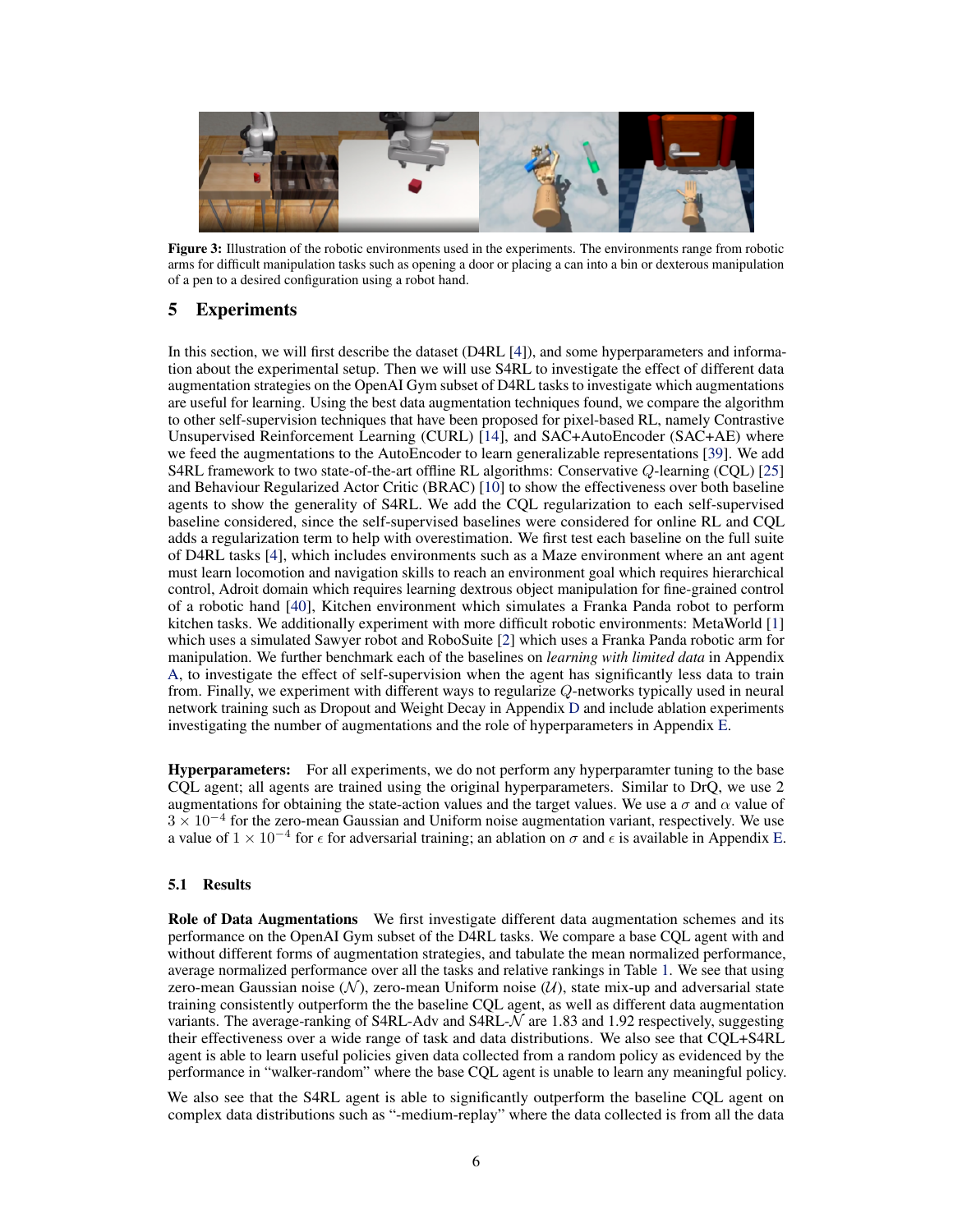<span id="page-6-0"></span>

|                       | <b>CQL</b>    |              |                 |                        |                       |                           |                  |                  |  |  |
|-----------------------|---------------|--------------|-----------------|------------------------|-----------------------|---------------------------|------------------|------------------|--|--|
| <b>Task Name</b>      | <b>Normal</b> | +S4RL<br>(N) | $+$ S4RL<br>(U) | $+S4RL$<br>(Amp-Scale) | $+S4RL$<br>(Dim-Drop) | $+S4RL$<br>(State-Switch) | +S4RL<br>(MixUp) | $+S4RL$<br>(Adv) |  |  |
|                       |               |              |                 |                        |                       |                           |                  |                  |  |  |
| cheetah-random        | 35.4          | 52.3         | 50.3            | 46.4                   | 45.5                  | 40.3                      | 45.2             | 53.9             |  |  |
| cheetah-medium        | 44.4          | 48.8         | 47.0            | 42.5                   | 45.6                  | 41.2                      | 46.2             | 48.6             |  |  |
| cheetah-medium-replay | 42.0          | 51.4         | 50.8            | 43.1                   | 49.6                  | 41.0                      | 46.2             | 51.7             |  |  |
| cheetah-medium-expert | 62.4          | 79.0         | 78.5            | 71.2                   | 66.1                  | 68.3                      | 73.1             | 78.1             |  |  |
| hopper-random         | 10.8          | 10.8         | 10.7            | 10.8                   | 9.3                   | 9.5                       | 11.0             | 10.7             |  |  |
| hopper-medium         | 58.0          | 78.9         | 80.6            | 60.3                   | 45.3                  | 54.6                      | 79.2             | 81.3             |  |  |
| hopper-medium-replay  | 29.5          | 35.4         | 35.2            | 28.6                   | 20.4                  | 20.9                      | 35.6             | 36.8             |  |  |
| hopper-medium-expert  | 111.0         | 115.2        | 112.3           | 102.6                  | 98.3                  | 108.6                     | 113.5            | 117.9            |  |  |
| walker-random         | 7.0           | 24.9         | 20.5            | 6.9                    | 3.2                   | 9.9                       | 10.2             | 25.1             |  |  |
| walker-medium         | 79.2          | 93.6         | 93.9            | 81.6                   | 65.3                  | 65.3                      | 88.6             | 93.1             |  |  |
| walker-medium-replay  | 21.1          | 30.3         | 31.9            | 25.1                   | 8.5                   | 9.3                       | 27.6             | 35.0             |  |  |
| walker-medium-expert  | 98.7          | 112.2        | 104.1           | 100.2                  | 86.8                  | 103.8                     | 104.3            | 107.1            |  |  |
| average-score         | 49.96         | 60.57        | 59.65           | 51.60                  | 45.31                 | 47.73                     | 56.73            | 61.6             |  |  |
| average-ranking       | 5.83          | 1.92         | 3.00            | 5.00                   | 6.42                  | 6.25                      | 3.17             | 1.83             |  |  |

Table 1: Investigating the importance of different augmentation schemes in offline RL. We train a baseline CQL agent, and self-supervised CQL+S4RL agents using different augmentation schemes, and report the mean normalized scores over 5 random seeds. We report the baseline CQL results directly from Fu et al. [\[4\]](#page-8-0). To make the table easier to read we color the best algorithm on a task in blue, the second best in **brown**, and the third best in green. We also report the average-score and average-ranking found using that augmentation scheme.

|         |                        | <b>CQL</b>    |          |        |          | <b>BRAC-v</b> |          |               |         |            |         |
|---------|------------------------|---------------|----------|--------|----------|---------------|----------|---------------|---------|------------|---------|
|         |                        |               | $+CIIRL$ | $+VAE$ | $+$ S4RL | $+$ S4RL      | $+$ S4RL |               | $+S4RL$ | $+$ S4RL   | $+S4RL$ |
| Domain  | <b>Task Name</b>       | <b>Normal</b> | (N)      | (N)    | (N)      | $(Mix-Up)$    | (Adv)    | <b>Normal</b> | (N)     | $(Mix-Up)$ | (Adv)   |
| AntMaze | antmaze-umaze          | 74.0          | 70.3     | 86.1   | 91.3     | 86.7          | 94.1     | 70.0          | 76.5    | 66.4       | 80.3    |
|         | antmaze-umaze-diverse  | 84.0          | 81.4     | 85.1   | 87.8     | 86.9          | 88.0     | 70.0          | 81.3    | 65.4       | 80.9    |
|         | antmaze-medium-play    | 61.2          | 60.9     | 62.1   | 61.9     | 61.3          | 61.6     | 0.0           | 0.0     | 0.0        | 0.0     |
|         | antmaze-medium-diverse | 53.7          | 45.4     | 59.9   | 78.1     | 62.3          | 82.3     | 0.0           | 0.0     | 0.0        | 0.0     |
|         | antmaze-large-play     | 15.8          | 12.3     | 15.2   | 24.4     | 16.7          | 25.1     | 0.0           | 0.0     | 0.0        | 0.0     |
|         | antmaze-large-diverse  | 14.9          | 8.3      | 17.3   | 27.0     | 15.9          | 26.2     | 0.0           | 0.0     | 0.0        | 0.0     |
| Gym     | cheetah-random         | 35.4          | 43.1     | 35.7   | 52.3     | 45.2          | 53.9     | 31.2          | 35.6    | 34.3       | 36.1    |
|         | cheetah-medium         | 44.4          | 44.8     | 45.6   | 48.8     | 46.2          | 48.6     | 46.3          | 49.1    | 46.1       | 46.0    |
|         | cheetah-medium-replay  | 42.0          | 36.5     | 41.9   | 51.4     | 46.2          | 51.7     | 47.7          | 47.9    | 47.0       | 47.9    |
|         | cheetah-medium-expert  | 62.4          | 65.6     | 70.7   | 79.0     | 73.1          | 78.1     | 41.9          | 52.1    | 46.7       | 53.4    |
|         | hopper-random          | 10.8          | 10.8     | 10.8   | 10.8     | 11.0          | 10.7     | 12.2          | 12.9    | 10.9       | 12.1    |
|         | hopper-medium          | 58.0          | 61.9     | 66.4   | 78.9     | 79.2          | 81.3     | 31.1          | 45.1    | 41.9       | 48.0    |
|         | hopper-medium-replay   | 29.5          | 30.1     | 34.8   | 35.4     | 35.6          | 36.8     | 0.6           | 1.1     | 0.9        | 0.4     |
|         | hopper-medium-expert   | 111.0         | 109.7    | 114.3  | 113.5    | 112.3         | 117.9    | 0.8           | 59.0    | 49.5       | 55.3    |
|         | walker-random          | 7.0           | 6.6      | 6.5    | 24.9     | 10.2          | 25.1     | 1.9           | 9.5     | 2.4        | 14.1    |
|         | walker-medium          | 79.2          | 81.3     | 80.8   | 93.6     | 88.6          | 93.1     | 81.1          | 85.4    | 80.9       | 86.7    |
|         | walker-medium-replay   | 21.1          | 24.5     | 26.4   | 30.3     | 27.6          | 35.0     | 0.9           | 1.1     | 0.9        | 1.1     |
|         | walker-medium-expert   | 98.7          | 103.0    | 99.6   | 112.2    | 104.3         | 107.1    | 81.6          | 90.4    | 89.7       | 94.5    |
| Adroit  | pen-human              | 37.5          | 33.4     | 39.7   | 44.4     | 41.6          | 51.2     | 0.6           | 11.3    | 0.8        | 14.1    |
|         | pen-cloned             | 39.2          | 40.1     | 41.3   | 57.1     | 44.5          | 58.2     | $-2.5$        | 10.6    | 0.5        | 9.9     |
|         | hammer-human           | 4.4           | 6.1      | 6.0    | 5.9      | 6.3           | 6.3      | 0.2           | 3.2     | 3.3        | 5.4     |
|         | hammer-cloned          | 2.1           | 1.9      | 2.1    | 2.7      | 2.4           | 2.9      | 0.3           | 0.1     | 0.3        | 1.2     |
|         | door-human             | 9.9           | 10.3     | 14.3   | 27.0     | 16.7          | 35.3     | $-0.3$        | 2.8     | 0.2        | 4.2     |
|         | door-cloned            | 0.4           | 0.4      | 0.7    | 2.1      | 0.3           | 0.8      | $-0.1$        | 0.3     | $-0.1$     | 0.5     |
|         | relocate-human         | 0.2           | 0.2      | 0.2    | 0.2      | 0.2           | 0.2      | $-0.3$        | 0.1     | 0.1        | 0.2     |
|         | relocate-cloned        | $-0.1$        | $-0.1$   | $-0.3$ | $-0.1$   | $-0.1$        | $-0.1$   | $-0.3$        | $-0.1$  | $-0.1$     | $-0.1$  |
| Franka  | kitchen-complete       | 43.8          | 54.4     | 42.1   | 77.1     | 60.4          | 88.1     | 0.0           | 0.0     | 0.0        | 12.3    |
|         | kitchen-partial        | 49.8          | 59.6     | 49.9   | 74.8     | 59.0          | 83.6     | 0.0           | 0.0     | 0.0        | 13.9    |

Table 2: Full set of experiments on the D4RL suite of tasks. We perform experiments over 4 different domains and many different environments and data distributions for each environment. We compare two S4RL variants (N and Mix-Up) with two different popular unsupervised representation learning methods and the base CQL offline RL agent. We train the CURL and VAE variants with the Gaussian additive noise variant that was empirically the most effective. We report the mean normalized performance over 5 random seeds.

collected while training a policy in the environment. Therefore the data split consists of data that ranges from a completely untrained policy (random policy), to a "medium" trained policy.

It is also important to look at the different augmentation techniques that do not help policy learning. Techniques that hurt the performance and perform worse than the baseline CQL agent include Dimension-Dropout and State-Switch. Both techniques are inspired by popular computer vision data augmentation algorithms, mainly MixMatch [\[41\]](#page-9-0) and CutMix [\[42\]](#page-10-0). Since both techniques perform element-wise operations, it is likely that they omit important information about the state of the robot such as joint velocity. Without such information, it is possible that the value function is unable to reason about the environment which results in poor value estimates.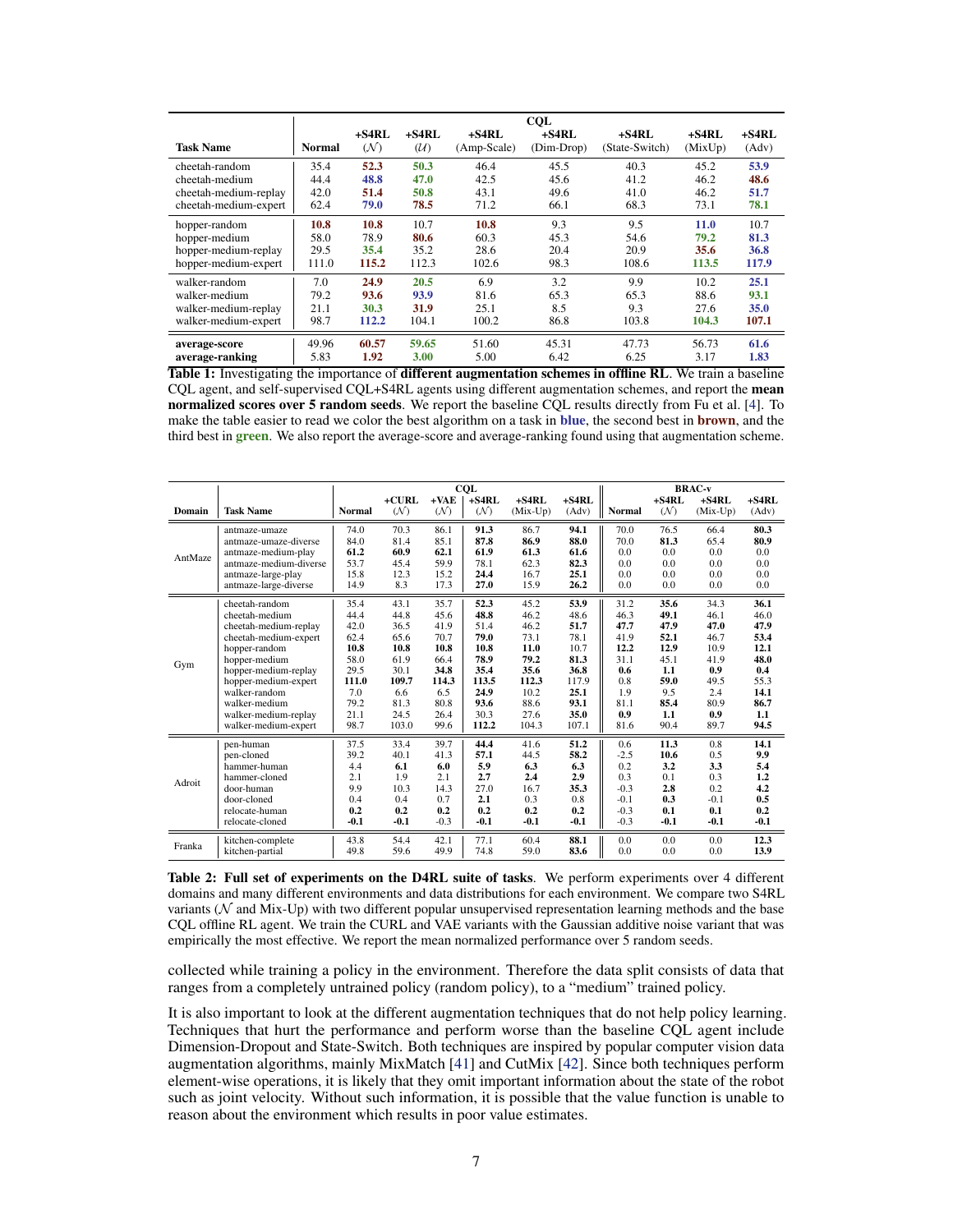

Figure 4: Results on Dexterous Manipulation Environments from MetaWorld [\[1\]](#page-8-0) and RoboSuite [\[2,](#page-8-0) [3\]](#page-8-0). We report the fraction (as %) of goals reached in each of the environments during evaluation. Notably with a fixed amount of data, S4RL augmentation improves policy success rate over base CQL by approx. 20% across different tasks.

Comparison to other self-supervision techniques Following insights from Table [1,](#page-6-0) we choose three data augmentation approaches, namely S4RL- $\mathcal{N}$ , S4RL-MixUp and S4RL-Adv, to compare to other self-supervision techniques. We present the results over all the different tasks in D4RL in Table [2](#page-6-0) using base CQL [\[25\]](#page-9-0) and BRAC agents [\[10\]](#page-8-0). Despite its simplicity, we continuously observe that  $+S4RL-\mathcal{N}$  and  $+S4RL$ -adv agents are able to significantly outperform the baselines on almost all tasks, and is comparable to the best in the others for both offline RL algorithms. We specifically note that +S4RL-Adv significantly outperforms all other baselines when the state-dimensionality is high, such as the dexterous manipulation environment of Adriot and on Franka robot. In challenging environments that require hierarchical control such as the AntMaze environments, we see that the S4RL agent continues to be the best performing agent. Interestingly, on certain environments namely "pen-cloned", "pen-human", "hammer-human" and "door-human" the BRAC+S4RL agent is able to learn some useful skills, whereas the base CQL agent performs poorly. This further highlights the usefulness and generality of performing state-based augmentations for offline reinforcement learning.

Dexterous Manipulation Environments Finally, we perform more experiments in the robotic domain using the MetaWorld [\[1\]](#page-8-0) and RoboSuite environments on difficult manipulation tasks. For MetaWorld, we train a SAC agent [\[17\]](#page-8-0) for 1M steps and collect 1000 trajectories of 200 episode length. For RoboSuite, we collect data at 3 different instances during training to make the data distribution more complex. More details on the data collection is available in Appendix I. The results are presented in Figure 4. Similar to before we see significant improvements over the baseline in each of the 7 environments over both domains. The proposed S4RL-Adv agent is the only agent that is able to outperform the trained behaviour policy on 3 of the 5 MetaWorld tasks, while continuing to significantly outperform the baselines by as much as 3 times, as in the case of "push-v1" and "pick-and-place-can". Full numerical results can be found in Appendix C

# 6 Conclusion

In this paper, we present S4RL: a Surprisingly Simple Self-Supervised offline RL method that uses data augmentations to improve the function approximation for Q-learning algorithms in offline RL. S4RL offers simplicity and ease of implementation, and can be added to any offline agent that requries Q-learning. We first compare and benchmark the effectiveness of 7 different data augmentation strategies from states in offline RL and then use the insights to compare against different self-supervised representation learning algorithms that have been proposed for pixel-based online RL. We observe significant performance gains over the benchmark D4RL dataset [\[4\]](#page-8-0) and on more dexterous robot manipulation environments. We observe significant performance gains which make offline policy learning increasingly more competitive and help robot learning from only past data. Interesting future extension of this work can seek to use the suggested augmentation schemes to build better self-supervised learning algorithms.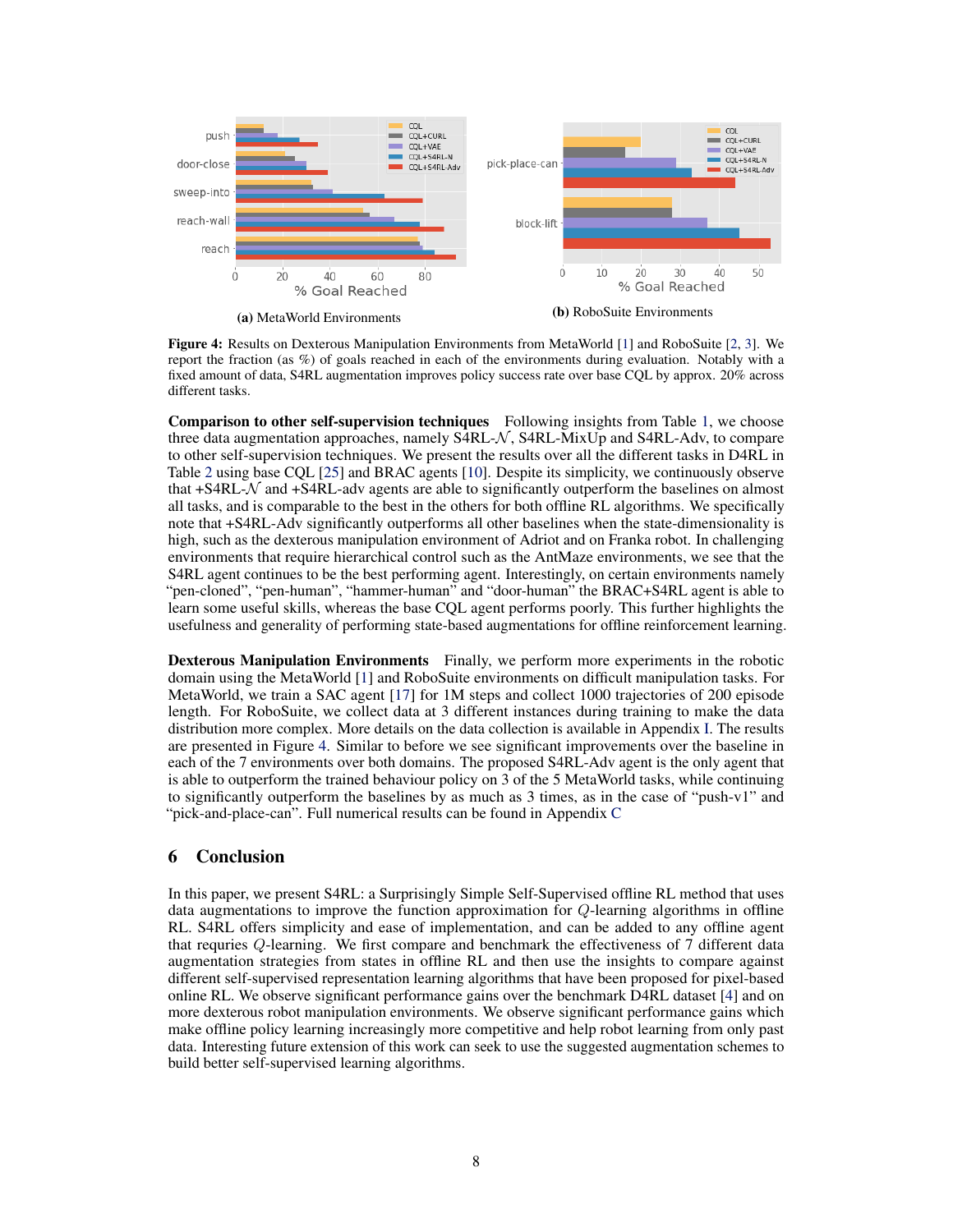#### <span id="page-8-0"></span>Acknowledgments

Animesh Garg is supported by CIFAR AI Chair, NSERC Discovery Grant RGPIN-2021-04392 and DGECR-2021-00368, University of Toronto Engineering Xseed Grants. Ajay Mandlekar acknowledges the support of the Department of Defense (DoD) through the NDSEG program. The authors would also thank Vector Institute for computing support. The authors would also like to thank Aviral Kumar for his help setting up the CQL experiments and for helpful discussions regarding the paper.

#### References

- [1] T. Yu, D. Quillen, Z. He, R. Julian, K. Hausman, C. Finn, and S. Levine. Meta-world: A benchmark and evaluation for multi-task and meta reinforcement learning. *arXiv preprint arXiv:1910.10897*, 2019.
- [2] Y. Zhu, J. Wong, A. Mandlekar, and R. Martín-Martín. robosuite: A modular simulation framework and benchmark for robot learning. *arXiv preprint arXiv:2009.12293*, 2020.
- [3] A. Mandlekar, Y. Zhu, A. Garg, J. Booher, M. Spero, A. Tung, J. Gao, J. Emmons, A. Gupta, E. Orbay, S. Savarese, and L. Fei-Fei. ROBOTURK: A Crowdsourcing Platform for Robotic Skill Learning through Imitation. In *Conference on Robot Learning (CoRL)*, 2018.
- [4] J. Fu, A. Kumar, O. Nachum, G. Tucker, and S. Levine. D4rl: Datasets for deep data-driven reinforcement learning. *arXiv preprint arXiv:2004.07219*, 2020.
- [5] S. Levine, A. Kumar, G. Tucker, and J. Fu. Offline reinforcement learning: Tutorial, review, and perspectives on open problems. *arXiv preprint arXiv:2005.01643*, 2020.
- [6] C. J. Watkins and P. Dayan. Q-learning. *Machine learning*, 8(3-4):279–292, 1992.
- [7] S. Fujimoto, D. Meger, and D. Precup. Off-policy deep reinforcement learning without exploration. In *International Conference on Machine Learning*, pages 2052–2062. PMLR, 2019.
- [8] A. Kumar, J. Fu, G. Tucker, and S. Levine. Stabilizing off-policy q-learning via bootstrapping error reduction. *arXiv preprint arXiv:1906.00949*, 2019.
- [9] C. Gulcehre, Z. Wang, A. Novikov, T. L. Paine, S. G. Colmenarejo, K. Zolna, R. Agarwal, J. Merel, D. Mankowitz, C. Paduraru, et al. Rl unplugged: Benchmarks for offline reinforcement learning. *arXiv preprint arXiv:2006.13888*, 2020.
- [10] Y. Wu, G. Tucker, and O. Nachum. Behavior regularized offline reinforcement learning. *arXiv preprint arXiv:1911.11361*, 2019.
- [11] R. Agarwal, D. Schuurmans, and M. Norouzi. An optimistic perspective on offline reinforcement learning. In *International Conference on Machine Learning*, pages 104–114. PMLR, 2020.
- [12] A. Mandlekar, F. Ramos, B. Boots, S. Savarese, L. Fei-Fei, A. Garg, and D. Fox. Iris: Implicit reinforcement without interaction at scale for learning control from offline robot manipulation data. In *IEEE International Conference on Robotics and Automation (ICRA)*, 2020.
- [13] S. Pitis, E. Creager, and A. Garg. Counterfactual data augmentation using locally factored dynamics. In *Advances in Neural Information Processing Systems (NeurIPS)*, volume 33, 2020.
- [14] M. Laskin, A. Srinivas, and P. Abbeel. Curl: Contrastive unsupervised representations for reinforcement learning. In *International Conference on Machine Learning*, pages 5639–5650. PMLR, 2020.
- [15] I. Kostrikov, D. Yarats, and R. Fergus. Image augmentation is all you need: Regularizing deep reinforcement learning from pixels. *arXiv preprint arXiv:2004.13649*, 2020.
- [16] M. Laskin, K. Lee, A. Stooke, L. Pinto, P. Abbeel, and A. Srinivas. Reinforcement learning with augmented data. *arXiv preprint arXiv:2004.14990*, 2020.
- [17] T. Haarnoja, A. Zhou, P. Abbeel, and S. Levine. Soft actor-critic: Off-policy maximum entropy deep reinforcement learning with a stochastic actor. *arXiv preprint arXiv:1801.01290*, 2018.
- [18] D. Ormoneit and Ś. Sen. Kernel-based reinforcement learning. *Machine learning*, 49(2):161–178, 2002.
- [19] D. Ernst, P. Geurts, and L. Wehenkel. Tree-based batch mode reinforcement learning. *Journal of Machine Learning Research*, 6:503–556, 2005.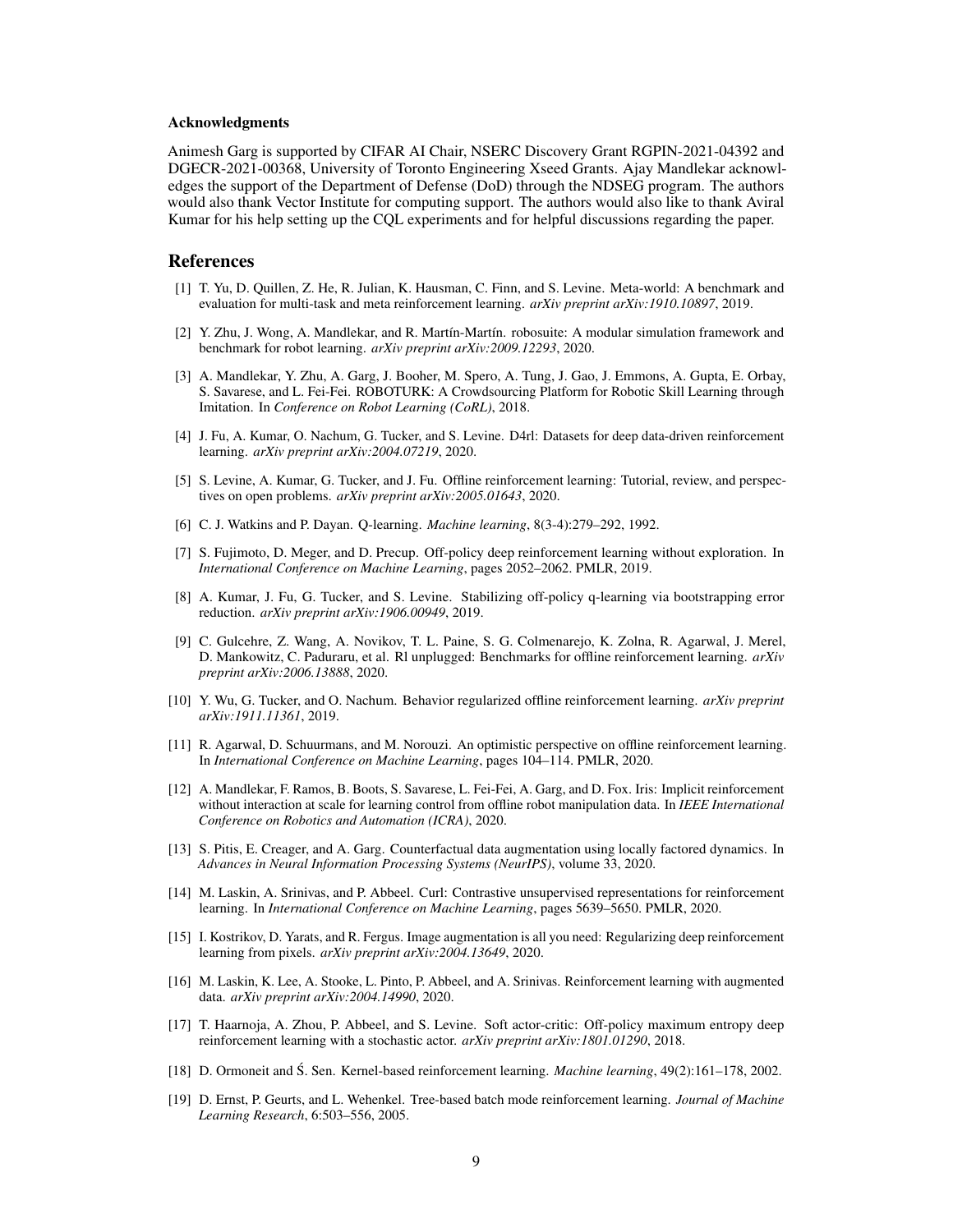- <span id="page-9-0"></span>[20] M. Riedmiller. Neural fitted q iteration–first experiences with a data efficient neural reinforcement learning method. In *European Conference on Machine Learning*, pages 317–328. Springer, 2005.
- [21] N. Jaques, A. Ghandeharioun, J. H. Shen, C. Ferguson, A. Lapedriza, N. Jones, S. Gu, and R. Picard. Way off-policy batch deep reinforcement learning of implicit human preferences in dialog. *arXiv preprint arXiv:1907.00456*, 2019.
- [22] S. Sinha, J. Song, A. Garg, and S. Ermon. Experience replay with likelihood-free importance weights. *arXiv preprint arXiv:2006.13169*, 2020.
- [23] A. Ajay, A. Kumar, P. Agrawal, S. Levine, and O. Nachum. Opal: Offline primitive discovery for accelerating offline reinforcement learning. *arXiv preprint arXiv:2010.13611*, 2020.
- [24] J. Buckman, C. Gelada, and M. G. Bellemare. The importance of pessimism in fixed-dataset policy optimization. *arXiv preprint arXiv:2009.06799*, 2020.
- [25] A. Kumar, A. Zhou, G. Tucker, and S. Levine. Conservative q-learning for offline reinforcement learning. *arXiv preprint arXiv:2006.04779*, 2020.
- [26] T. Yu, G. Thomas, L. Yu, S. Ermon, J. Zou, S. Levine, C. Finn, and T. Ma. Mopo: Model-based offline policy optimization. *arXiv preprint arXiv:2005.13239*, 2020.
- [27] R. Kidambi, A. Rajeswaran, P. Netrapalli, and T. Joachims. Morel: Model-based offline reinforcement learning. *arXiv preprint arXiv:2005.05951*, 2020.
- [28] A. Singh, A. Yu, J. Yang, J. Zhang, A. Kumar, and S. Levine. Cog: Connecting new skills to past experience with offline reinforcement learning. *arXiv preprint arXiv:2010.14500*, 2020.
- [29] S. Cabi, S. G. Colmenarejo, A. Novikov, K. Konyushkova, S. Reed, R. Jeong, K. Zołna, Y. Aytar, D. Budden, M. Vecerik, et al. A framework for data-driven robotics. *arXiv preprint arXiv:1909.12200*, 2019.
- [30] J. Jin, D. Graves, C. Haigh, J. Luo, and M. Jagersand. Offline learning of counterfactual perception as prediction for real-world robotic reinforcement learning. *arXiv preprint arXiv:2011.05857*, 2020.
- [31] A. Mandlekar, J. Booher, M. Spero, A. Tung, A. Gupta, Y. Zhu, A. Garg, S. Savarese, and L. Fei-Fei. Scaling robot supervision to hundreds of hours with roboturk: Robotic manipulation dataset through human reasoning and dexterity. In *IEEE International Conference on Intelligent Robots and Systems (IROS)*, 2019.
- [32] S. Dasari, F. Ebert, S. Tian, S. Nair, B. Bucher, K. Schmeckpeper, S. Singh, S. Levine, and C. Finn. Robonet: Large-scale multi-robot learning. *arXiv preprint arXiv:1910.11215*, 2019.
- [33] S. Sinha, H. Bharadhwaj, A. Srinivas, and A. Garg. D2rl: Deep dense architectures in reinforcement learning. *arXiv preprint arXiv:2010.09163*, 2020.
- [34] M. Schwarzer, A. Anand, R. Goel, R. D. Hjelm, A. Courville, and P. Bachman. Data-efficient reinforcement learning with momentum predictive representations. *arXiv preprint arXiv:2007.05929*, 2020.
- [35] P. Florence, L. Manuelli, and R. Tedrake. Self-supervised correspondence in visuomotor policy learning. *IEEE Robotics and Automation Letters*, 5(2):492–499, 2019.
- [36] M. Laskey, J. Lee, R. Fox, A. Dragan, and K. Goldberg. Dart: Noise injection for robust imitation learning. In *Conference on robot learning*, pages 143–156. PMLR, 2017.
- [37] H. Zhang, M. Cisse, Y. N. Dauphin, and D. Lopez-Paz. mixup: Beyond empirical risk minimization. *arXiv preprint arXiv:1710.09412*, 2017.
- [38] A. Mandlekar, Y. Zhu, A. Garg, L. Fei-Fei, and S. Savarese. Adversarially robust policy learning: Active construction of physically-plausible perturbations. In *2017 IEEE/RSJ International Conference on Intelligent Robots and Systems (IROS)*, pages 3932–3939. IEEE, 2017.
- [39] D. Yarats, A. Zhang, I. Kostrikov, B. Amos, J. Pineau, and R. Fergus. Improving sample efficiency in model-free reinforcement learning from images. *arXiv preprint arXiv:1910.01741*, 2019.
- [40] A. Rajeswaran, V. Kumar, A. Gupta, G. Vezzani, J. Schulman, E. Todorov, and S. Levine. Learning complex dexterous manipulation with deep reinforcement learning and demonstrations. *arXiv preprint arXiv:1709.10087*, 2017.
- [41] D. Berthelot, N. Carlini, I. Goodfellow, N. Papernot, A. Oliver, and C. Raffel. Mixmatch: A holistic approach to semi-supervised learning. *arXiv preprint arXiv:1905.02249*, 2019.